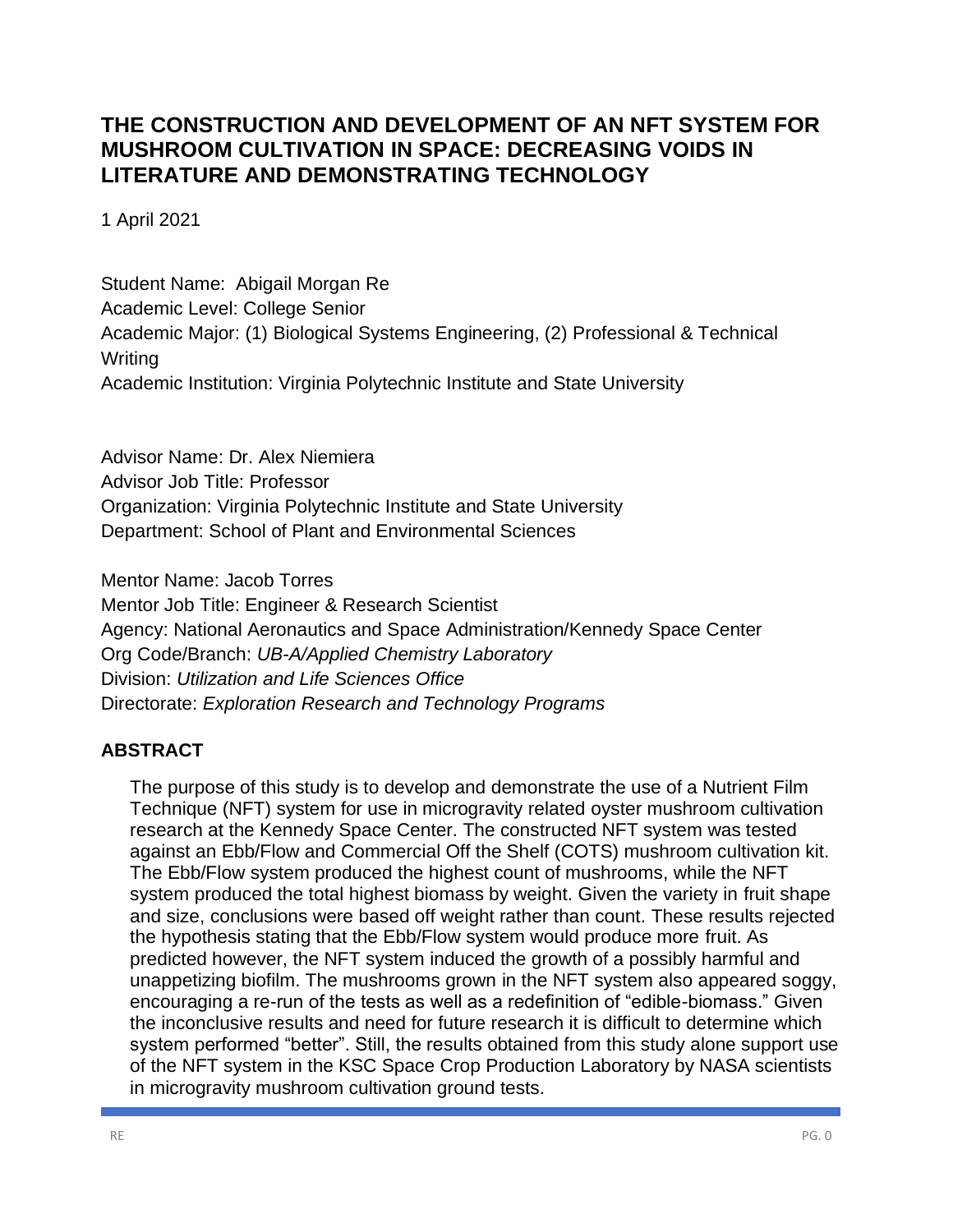#### **1.0 Introduction**

One challenge that scientists face today is developing food products for astronauts that maintain their nutrient value and flavor over the course of five or more years. For food sent from Earth, a shelf life of five years is the minimum due to the time it takes to travel to and from Mars and the cost of launching resupply missions. Growing fresh food in space reduces, if not eliminates, this need for food resupply missions. Scientists and doctors who focus on astronaut physical and mental health also remark on the importance of maintaining weight, bone density, and muscle mass in space. To maintain a healthy body in space, astronauts must eat nutritious meals full of grains, vegetables and fruits just like people on Earth. Despite a wide variety of freeze-dried food currently available on the International Space Station (ISS), doctors continue to see weight loss in astronauts. This indicates astronauts are not eating and suggests displeasure with current food options; a term coined "menu fatigue". Scientists and mental health professionals believe fresh food grown in space could help reduce menu fatigue and increase mental health; thus, increasing body mass and physical health too.

Current crop cultivation systems under development for fresh, space crop production include the Porous Tube Nutrient Delivery System (PTNDS), the Passive Porous Tube Nutrient Delivery System (PPTNDS), and the On-Demand System. These systems are currently being studied at the Kennedy Space Center (KSC) in the Applied Chemistry Laboratory (also known as the Space Crop Production Lab) for use in tomato and

pepper cultivation. Previous studies conducted on the ISS using similar systems include the growth of leafy greens. Before a microgravity compatible system is ready for testing on the ISS though, extensive ground testing must be completed. One part of ground testing includes the comparison of the microgravity compatible systems to widely studied and reliable ground-based systems such as the Nutrient Film Technique (NFT) system. Due to the limited literature on mushroom hydroponics, though, these microgravity systems have not yet been tested in mushroom cultivation.

Given the high nutrient profile, health benefits, and medicinal and industrial uses of fungus, I have chosen to contribute to NASA's mission by increasing our knowledge on and setting the ground basis for hydroponic mushroom cultivation for space applications. My project specifically focuses on the cultivation of *Pleurotus ostreatus*, also known as Oyster Mushrooms. The Oyster Mushroom is a great choice for space applications because it is an edible mushroom, with a high nutrient profile and antiviral/antibacterial properties, that does not require compost to grow. The Oyster Mushroom is a very hearty fungus and can grow in a number of substrates including but not limited to paper, coffee grounds, and plant waste (all of which are likely biproducts of human habitation on the Moon or Mars). Additionally, this mushroom, unlike the popular *Agaricus bisporus*, will grow in a large range of environmental conditions. For example, the Oyster Mushroom will produce high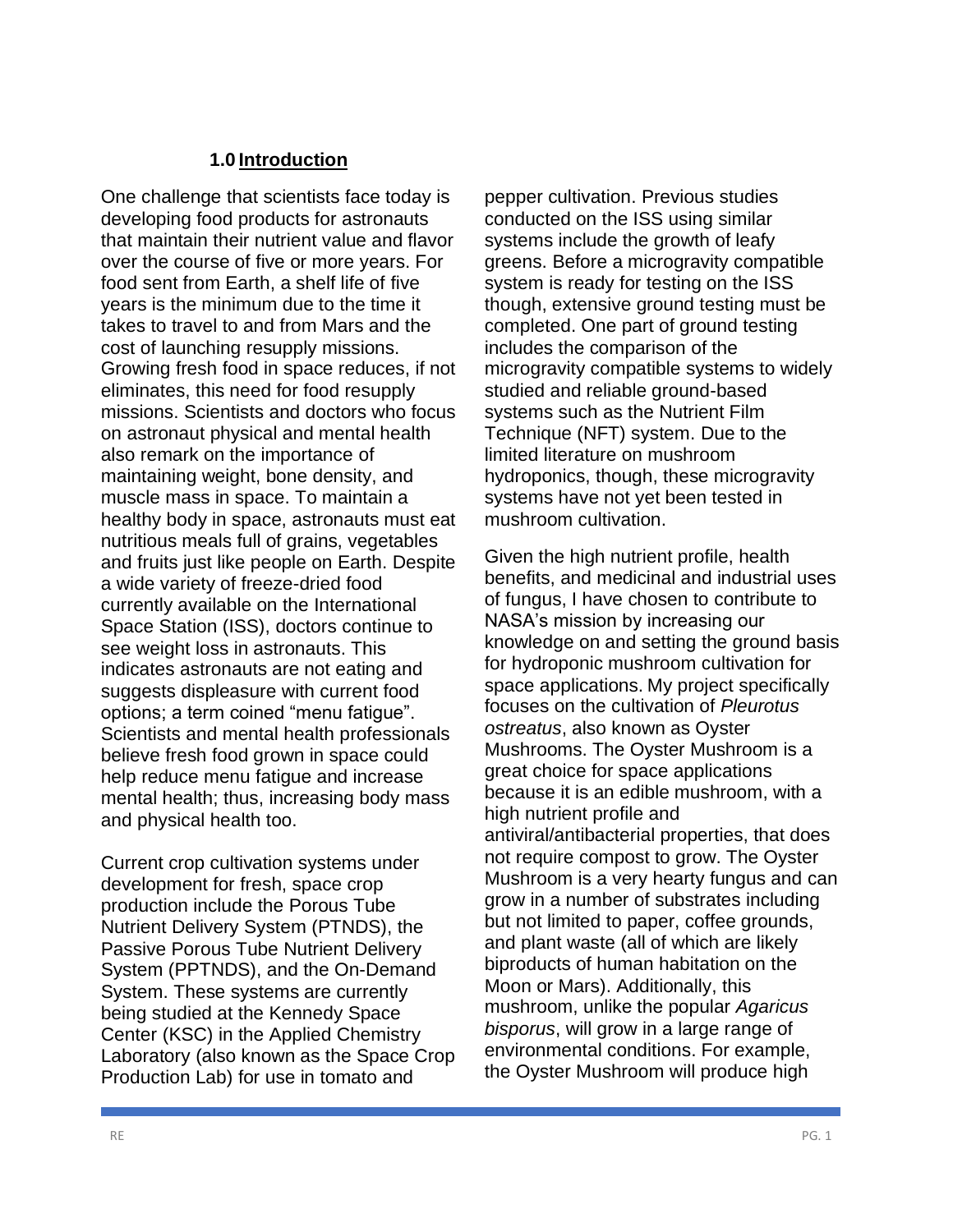yielding fruit in temperatures ranging from 50 to 80 degrees Fahrenheit. This

adaptability is important in crop selection for space applications since astronauts have limited time, energy and resources to dedicate to each task. Growing a mushroom that is capable of thriving in various conditions limits the amount of time astronauts will be required to perform maintenance and checks on the cultivation system.

My project acts as both a scientific study and technology demonstration on the use of traditional Earth-based systems to grow mushrooms hydroponically. This research not only contributes to the fields of horticulture and mycology but also contributes to NASA's ability to further study mushrooms for space applications, since the NFT system is commonly used at KSC as the test control system. Without a working NFT system applicable to mushroom cultivation, NASA is unable to pursue further mushroom cultivation studies. Just as NASA's Gateway will allow us to further study the moon, my project acts as a gateway for NASA to further study sustainable mushroom cultivation for space applications.

# **2.0 Hypothesis & Objectives**

The objective of this study was to develop and test a working NFT system that can be used as a control system in future hydroponic mushroom studies at NASA.

The NFT system allows for a continuous film of water and nutrients to flow across the base of the plant roots. Unlike the tomatoes and peppers currently being cultivated in NFT systems at KSC, mushrooms require a carbon-based substrate to grow in. With some modifications, the NFT system can be designed to accommodate the required mushroom substrate. I hypothesized, however, that the continuous flow of nutrients and water across the bottom of the system would keep the substrate too moist, inducing the growth of bacteria and algae that would compete with the mushrooms and pose a health risk to the consumer. Thus, a second objective included the construction of an Ebb/Flow system. The Ebb/Flow system runs a film of nutrient solution across the base of the substrate (similar to the NFT) for a period of time, but then allows the substrate to dry before repeating the flow. I hypothesized that this drying period associated with the Ebb/Flow system would help produce a higher yield of healthy fruit. A Commercial Off the Shelf (COTS) mushroom kit was used as a control in this study. The COTS system is not considered a hydroponic system and requires daily maintenance. The comparison of the COTS and hydroponic systems in this research is important for determining the success in and ability to cultivate mushrooms hydroponically.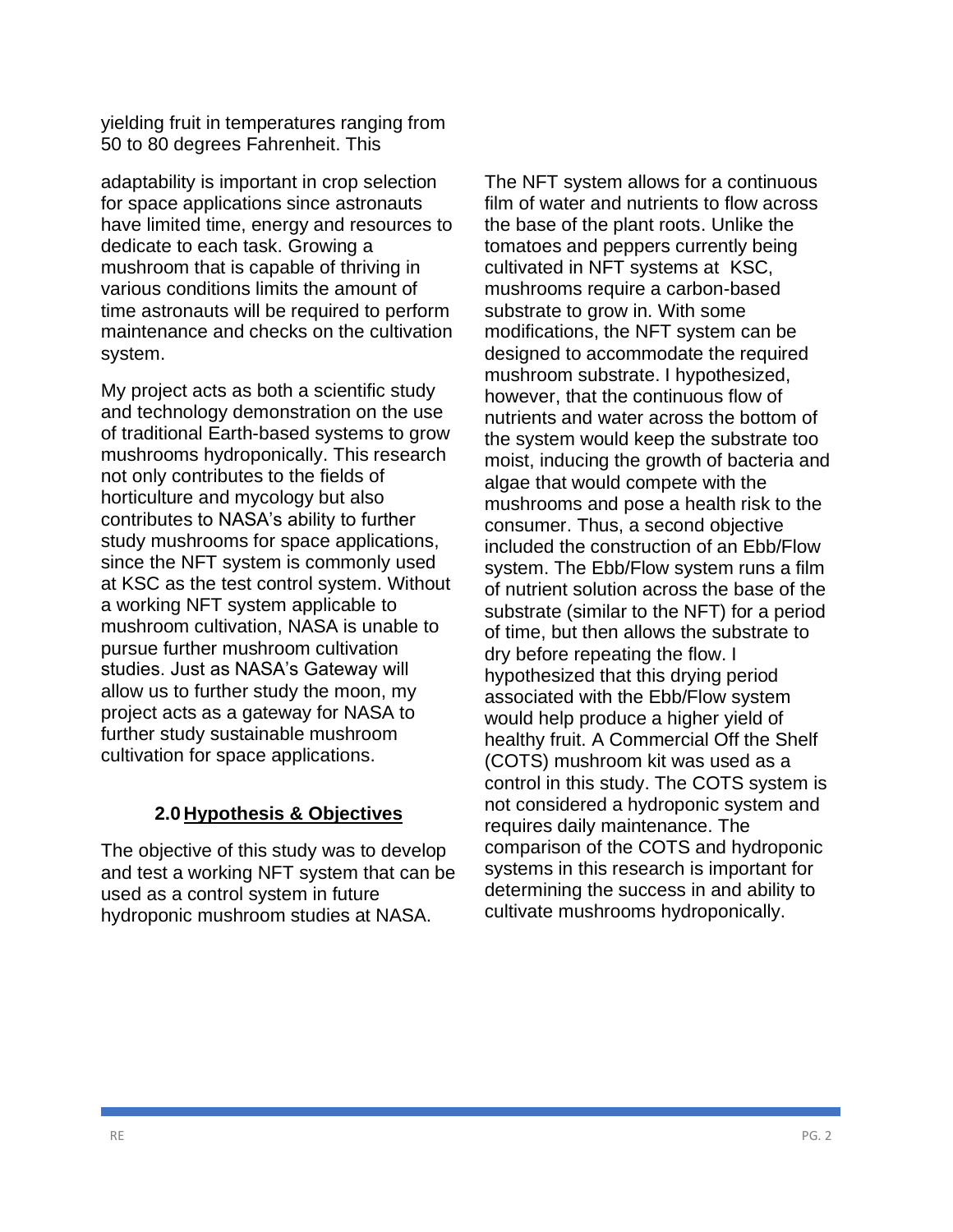### **3.0 System Development & Construction**

#### **3.1 Materials**

The NFT system (as well as the Ebb/Flow and COTS systems) constructed for this project followed a low cost and simple design that could be easily utilized in a lab, such as the Space Crop Production Lab at KSC, or in a home or greenhouse. Given the recent start of COVID-19 at the start of

this research and the closure of NASA facilities to non-essential and nonmission critical personnel, all materials for this system were selected on their availability online and in nationwide stores, like Walmart and PetSmart. The system can be assembled with common household tools and can be run with low energy input and with little maintenance by home growers and NASA scientists from the safety of their home lab/office.

| <b>Item</b>                                        | Quantity             | <b>Unit Price</b> | <b>Supplier</b> |
|----------------------------------------------------|----------------------|-------------------|-----------------|
| PULACO 50GPH 3W<br>Mini Submersible                | 2                    | 11.99             | Amazon          |
| <b>Water Pump</b>                                  |                      |                   |                 |
| <b>AQUANEAT</b>                                    | 3                    | 9.99              | Amazon          |
| Aquarium Air pump,                                 |                      |                   |                 |
| 30 GPH Oxygen<br>Aerator                           |                      |                   |                 |
| Hanes Silk                                         | 1                    | 8.80              | Amazon          |
| Reflections Women's                                |                      |                   |                 |
| <b>Lasting Sheer Control</b><br><b>Top Toeless</b> |                      |                   |                 |
| Pantyhose - Size A                                 |                      |                   |                 |
| <b>Produce Saver</b>                               | 1                    | 19.99             | Amazon          |
| Refrigerator                                       |                      |                   |                 |
| Organizer Bins for<br>$Fridge - 3X2.5L$            |                      |                   |                 |
| <b>Sterilite Storage</b>                           | 1                    | 4.99              | Walmart         |
| Container 95L                                      |                      |                   |                 |
| <b>Sterilite Storage Box</b>                       | 1                    | 1.50              | Walmart         |
| 55L                                                |                      |                   |                 |
|                                                    | <b>Total Price =</b> | \$89.23           |                 |

#### **Figure 1: Materials needed to construct the NFT along with the research system.**

### **3.2 Assembly**

After collecting the necessary materials, the NFT and other test systems used in this research were assembled following the steps listed below.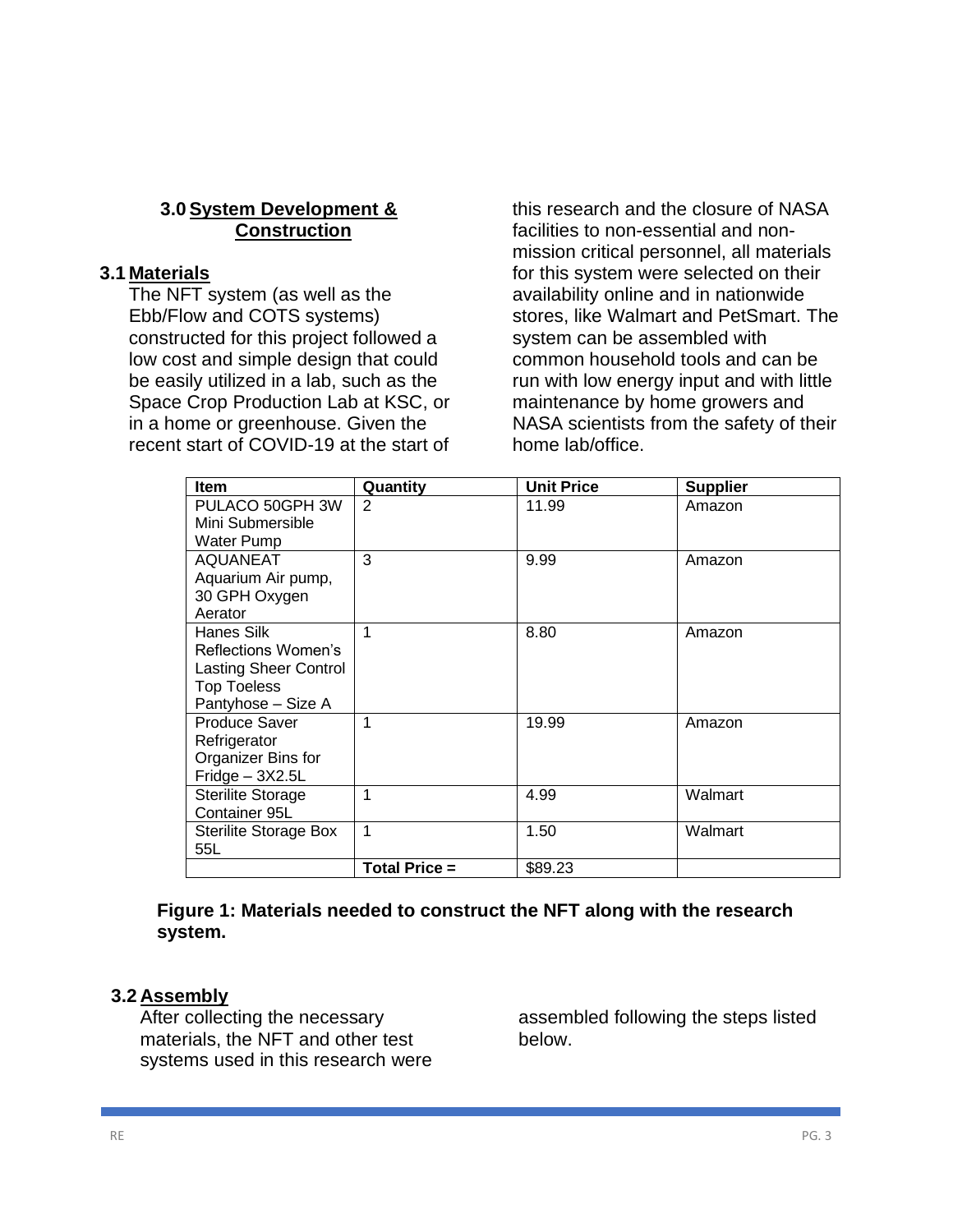- (1) The NFT channel was assembled by drilling three holes (1 $\frac{3}{16}$  inches in diameter) evenly spaced along the bottom-front edge of the food storage containers. A fourth hole of the same size was drilled into each storage container centered along the bottomback edge. Another hole ( $\frac{1}{4}$  $\frac{1}{4}$  inch in diameter) was drilled into the top-back right corner (handle pointing towards you) and a final hole of the same size into the top-front right corner. This process was repeated for both the Ebb/Flow and COTS channels.
- (2) Nylon pantyhose were then cut into 5x3 inch strips. One strip was hotglued around the set of three holes in the bottom-front edge of each channel so that when positioned upright, the pantyhose acted as basket for lose substrate that might have otherwise flowed into the reservoir and clogged the pumps. Note that once connected to the pumps, water should easily flow through the pantyhose. These pantyhose catchments can be easily pealed off and replaced when needed.
- (3) All non-submersible components (constructed channels, reservoir, lid, pumps, tubing) were washed with warm water and soap to remove dirt, grime, and plastic shavings. The components were then rinsed off and soaked in a 5% white vinegar bath to remove any bacteria that might remain on the materials. The components were soaked for one hour and then rinsed off with warm water.
- (4) The reservoir was filled with approximately 63 liters of tap water. The submersible pumps were set to the lowest setting using the sliding

valve. The pumps were sunk to the bottom of the reservoir and stuck to the side of the reservoir wall using the suction cups. The water in-take side of the pumps was faced down towards the base of the reservoir, however carefully attention was paid so as to not block the in-take valve against the base of the reservoir.

- (5) The channels were hung on the lip of the reservoir using the handles with the outflow holes and surrounding pantyhose catchment facing into the reservoir so that water could be recycled by the system. The pump tubing was inserted into the NFT and Ebb/Flow channels only by squeezing the free end of the tube into the bottom-back edge hole. The pump connected to the NFT channel was inserted into an outlet supplying continuous power.
- (6) The pump connected to the Ebb/Flow system was plugged into the outlet timer. Following the instructions on the package, the outlet timer was set so that it ran every day and night at 8am and 8pm for four hours each. Note that the COTS system did not require a pump.
- (7) The airflow pumps were inserted into each of the three channels by squeezing the free end of the tube into the top-back corner hole. The pumps were plugged into an outlet supplying continuous power. The top-front corner hole in each channel was left free of any obstructions to promote air flow and gas exchange.
- (8) The entire system was then covered with the lid and placed in a shady corner of a naturally lit room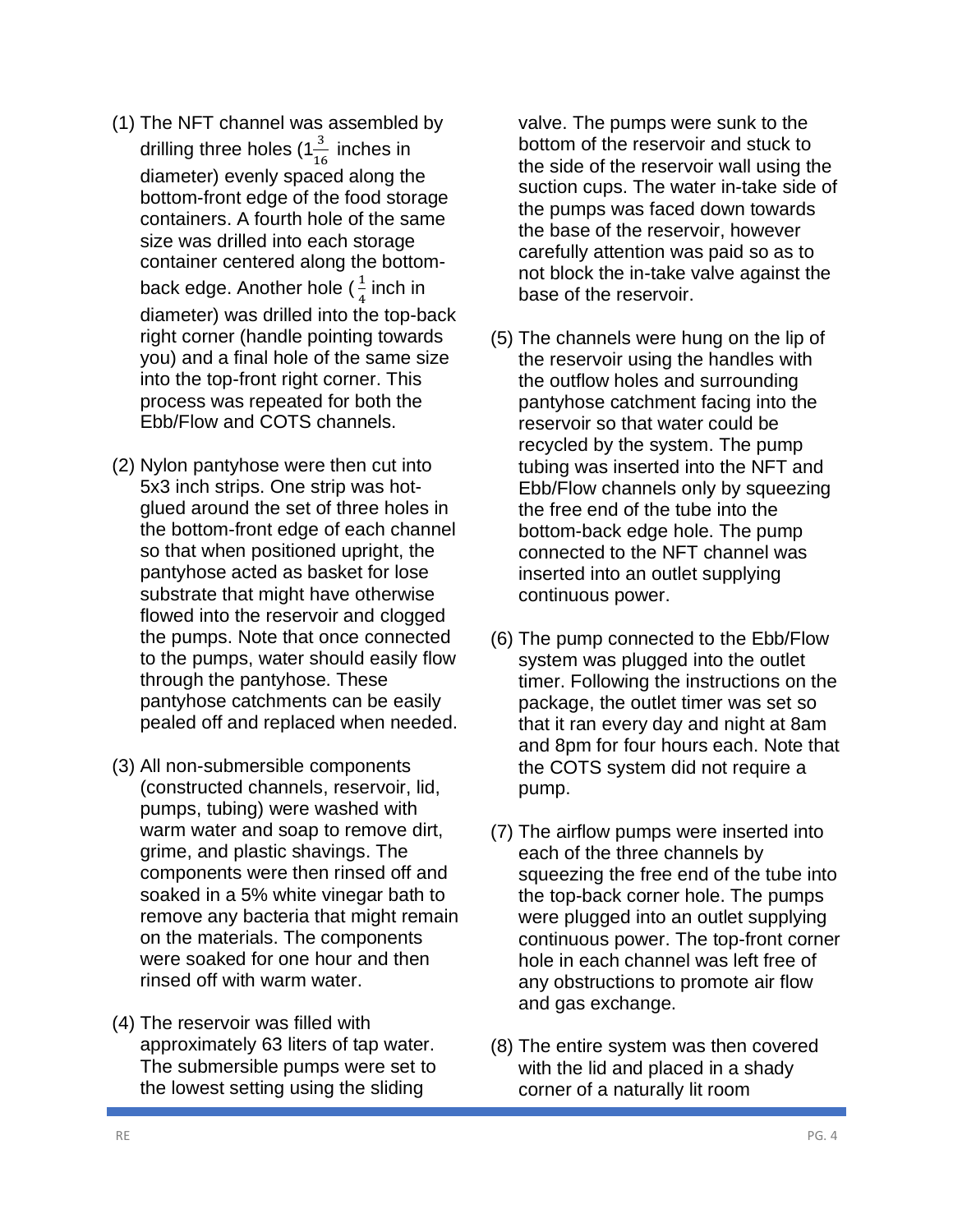

**Figure 2: Fully Assembled system. In the center photo, from left to right, is the NFT, Ebb/Flow, and COTS systems. The lid is off in these photos better show the insides of the system.** 

## **4.0 System Testing and Demonstration (Methods)**

### **4.1 Equipment and Other Materials**

| <b>Item</b>          | Quantity             | <b>Unit Price</b> | <b>Supplier</b> |
|----------------------|----------------------|-------------------|-----------------|
| Goabroa Mini         |                      | 4.90              | Amazon          |
| Hygrometer           |                      |                   |                 |
| Thermometer          |                      |                   |                 |
| Digital Indoor       |                      |                   |                 |
| Temperature          |                      |                   |                 |
| Meter Sensor         |                      |                   |                 |
| Fahrenheit           |                      |                   |                 |
| Back to the Roots    | 9                    | 15.99             | Amazon          |
| Organic Mini         |                      |                   |                 |
| <b>Mushroom Grow</b> |                      |                   |                 |
| Kit (COTS kit)       |                      |                   |                 |
| Ozeri Pro Digital    | 1                    | 13.99             | Amazon          |
| Kitchen Food         |                      |                   |                 |
| Scale                |                      |                   |                 |
|                      | <b>Total Price =</b> | \$162.80          |                 |

## **Figure 3: Equipment and other materials needed to conduct the trials.**

### **4.2 Test Procedure and Data Collection**

After system assembly and setup, the mushroom kits were prepared following the instructions on the COTS package. One COTS kit was used as the substrate and mycelium supply for

each trial (each trial consisted of one NFT, one Ebb/Flow, and one COTS system). The systems can each hold up to three trials at a time. After soaking, the rest of the plastic surrounding the substrate was cut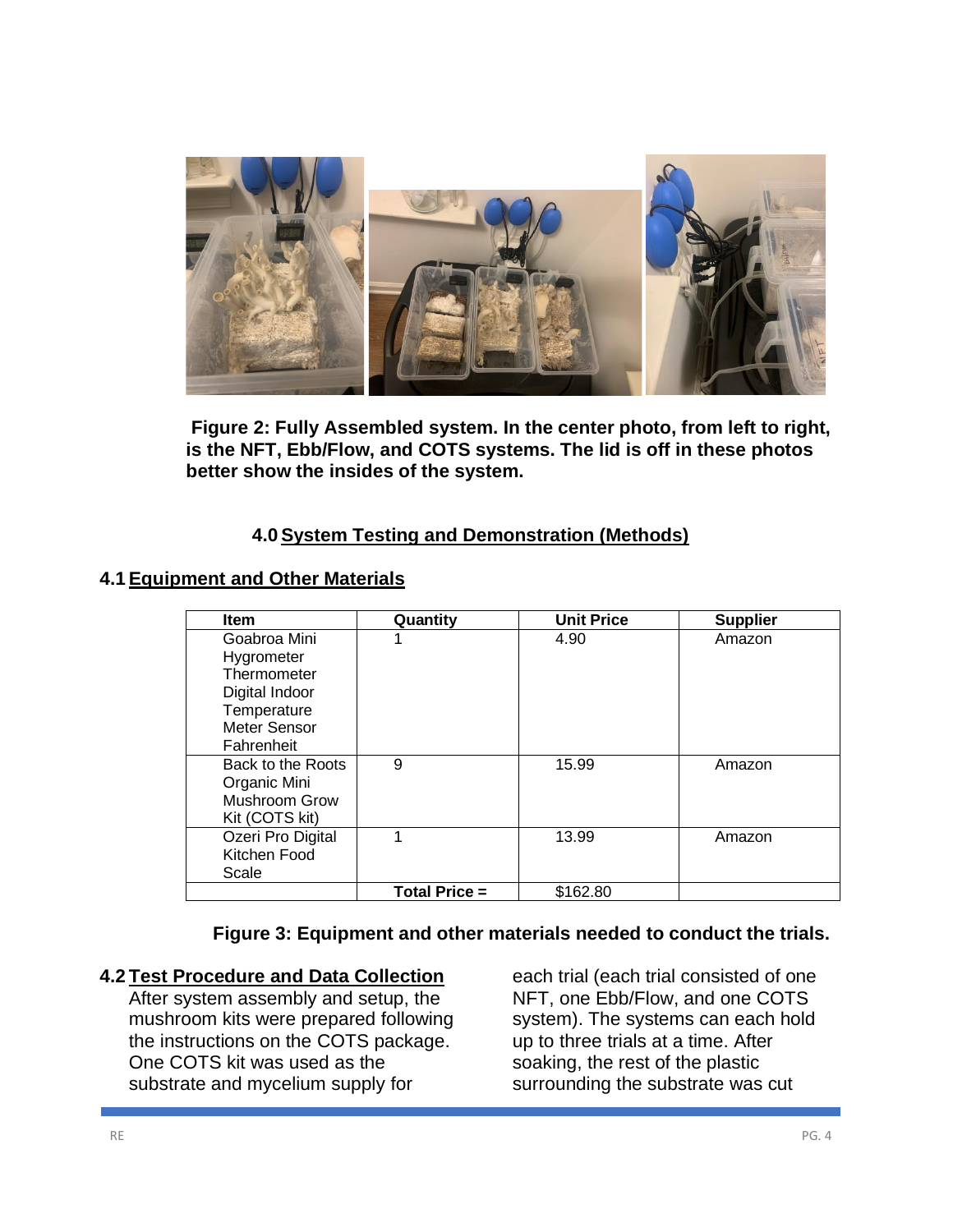away and discarded. One kit was then cut into three equal blocks. The blocks were then placed into the channels. When testing more than one trial at a time, the blocks were placed so that they were not touching each other. The NFT and Ebb/Flow systems were left untouched for the length of the trial(s) (10 days from planting). Each block in the COTS system received 1 tbs of water per day. Each day at 8am, the humidity within the system and the air temperature surrounding the room was recorded. Though recorded, the temperature and humidity were not adjusted to accommodate for any fluctuations. This was done to reflect the ideal situation in which astronauts would not be required to perform maintenance on the systems despite the occurrence of slight environmental variations. Observations were recorded each day and checks were performed on the system to ensure all components were functioning properly. Leaks, disconnections from power, or other malfunctions were fixed promptly and recorded. A total of nine trials were conducted.

#### **4.3 Harvest Procedure**

After 10 days from planting, the mushrooms were harvested. For each trial, all mature fruit were removed from the substrate. For the purpose of this study, mature fruit were defined as mushrooms of any size that no longer had a blue cap. The mushrooms were removed by carefully pulling the stem away from the substrate. The collective mushroom harvest from one trial was then weighed using the Ozeri Pro Digital Kitchen Food Scale. The mushrooms were then counted. After recording these values, the mushrooms were organized into edible biomass and non-edible biomass. Each of these were then counted again and weighed collectively according to category. Edible mushrooms were defined as any mushrooms over 5 cm in height (from base of the stem to top of the cap). Three mushrooms were then selected randomly from the edible harvest and weighed individually. Their dimensions (length and cap diameter) were then recorded. Since the mushrooms come in all different sizes and shapes, the length and cap diameter were measured using the longest point. Notes and observations were made on the mushrooms and substrate. Substrate was discarded after a single harvest.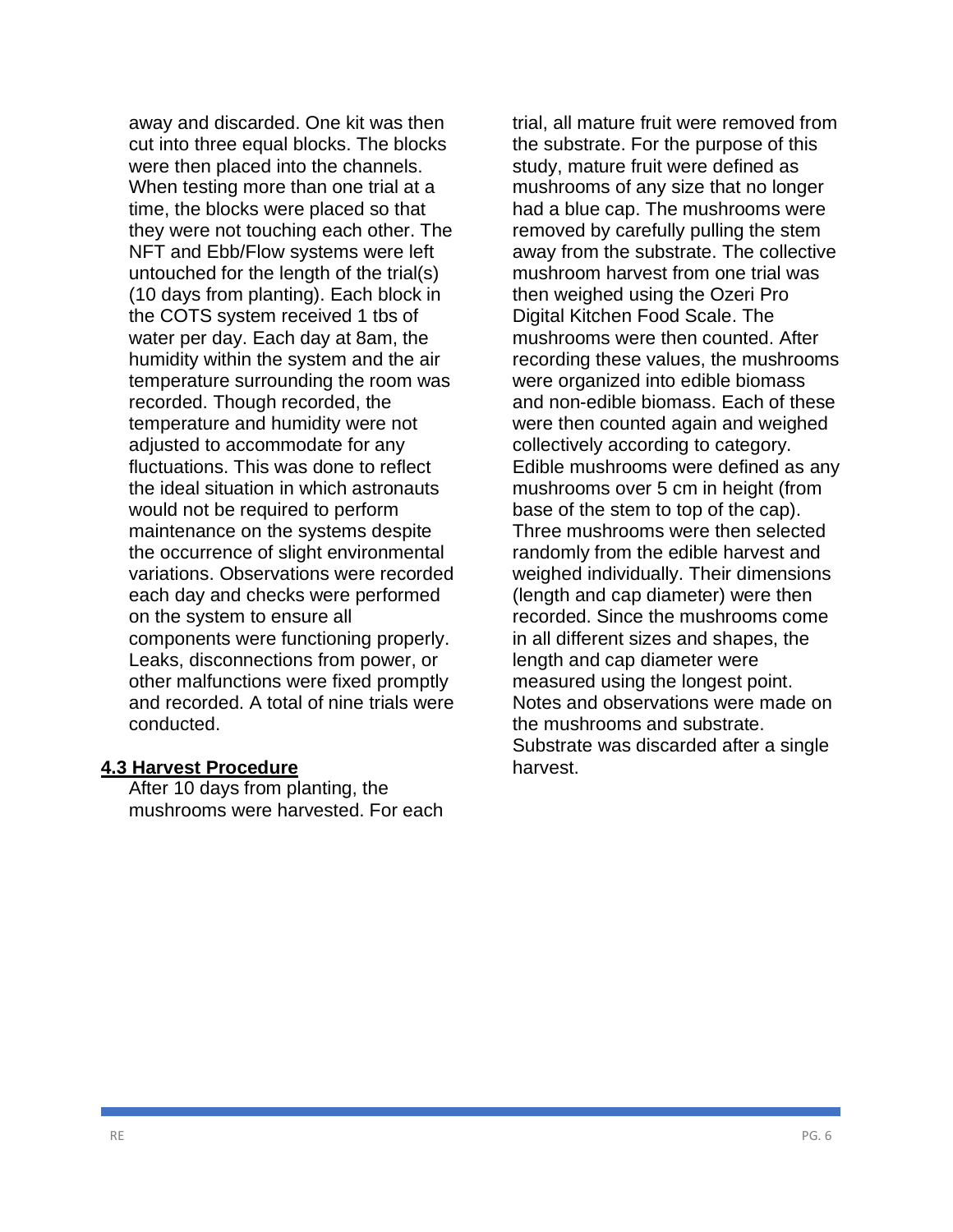# **5.0 Results**



**Figure 4: Visually displays the weight of edible biomass collected per trial according to cultivation system. Trial 1-3 did not produce any biomass grown in the NFT system.**



**Figure 5: Visually displays the summed weight of edible biomass collected throughout the entire study period in each system. NFT = 1. E/F = 2. COTS = 3.**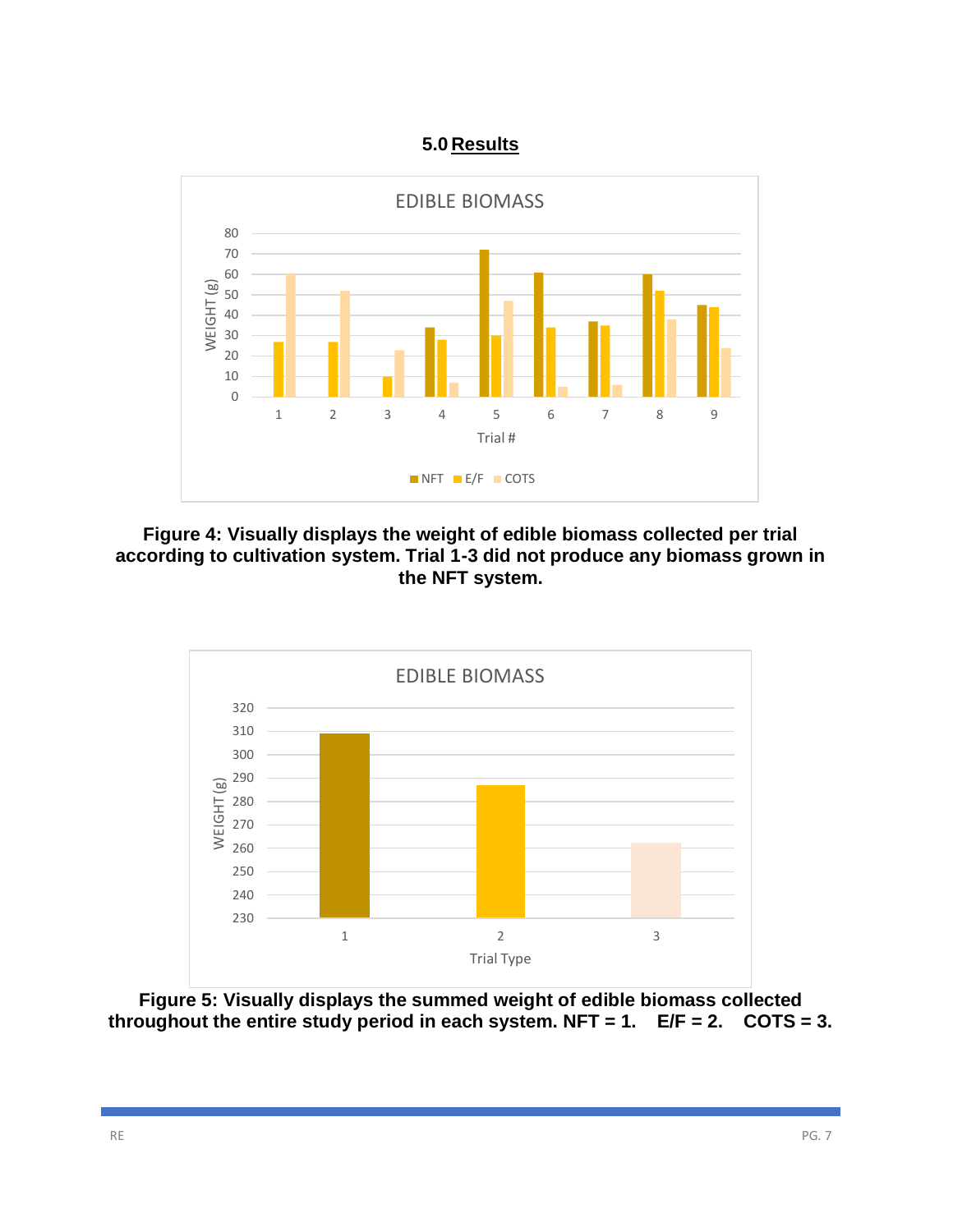

**Figure 6: Visually displays the weight of all biomass (edible/non-edible) collected per trial according to cultivation system. Trial 1-3 did not produce any biomass grown in the NFT system.**



**Figure 7: Visually displays the summed weight of all biomass collected throughout the entire study period in each system. NFT = 1. E/F = 2. COTS = 3.**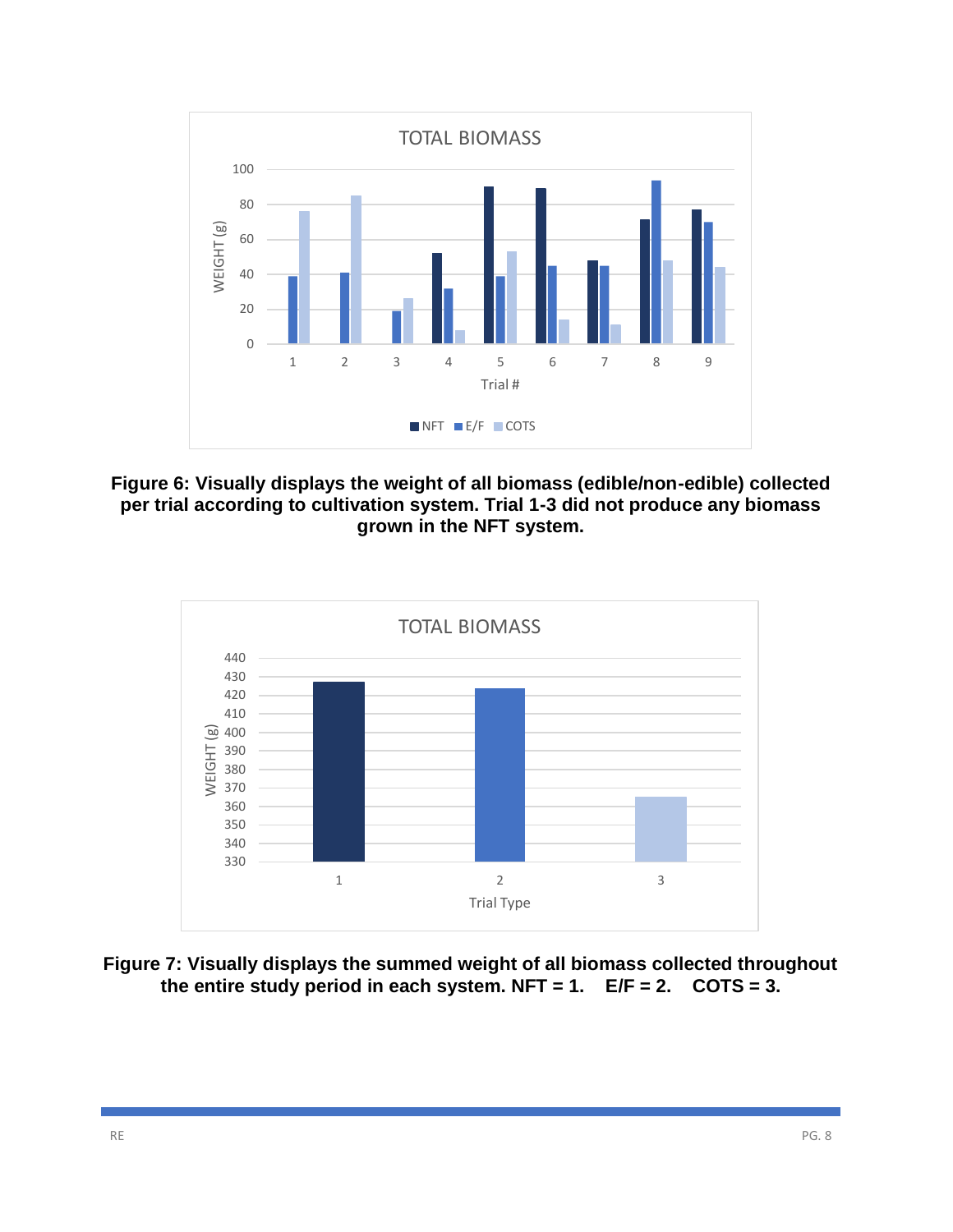#### **6.0 Discussion**

The Ebb/Flow system performed slightly better than both the NFT and COTS systems in total count of both total biomass and edible-biomass. The total biomass count for all nine trials for the Ebb/Flow, NFT, and COTS systems respectively was: 978, 813, 774. The total edible-biomass count for all nine trials respectively was: 86, 75, 81. Based off count, the Ebb/Flow system performed "better" than the COTS system that performed "better" than NFT system. As the mushrooms varied greatly in size from system to system and trial to trial however, a more comparable and meaningful measurement is total weight. The NFT system performed "better" than the Ebb/Flow system that performed "better" than the COTS system in total weight. The total biomass weight in grams for all 9 trials for the Ebb/Flow, NFT, and COTS system respectively was: 424, 427, 365. While the NFT produced only 4 grams more total biomass than the Ebb/Flow system, it produced more edible-biomass by 22 grams. The total edible-biomass in grams for all nine trials for the three systems respectively measured at: 287, 309, 262.

This data supports the null-hypothesis rather than the expected results, however it is difficult to determine which system truly performed better. As expected, the NFT substrate was almost always surrounded by a biofilm at the end of each trial, though all of the systems underwent the same thorough disinfecting process before the beginning of each trial. As such, it is understood that this biofilm most likely grew in the NFT system due to the continuous flow of water. This was

to be expected and was the basis of the original hypothesis. Unexpected however, was that the NFT grown mushrooms had a "soggy" and "mushy" feel to them. When lightly squeezed, water would run out of the pores in the stem tissue. This did not occur with any of the Ebb/Flow or COTS grown mushrooms. Not only is this mushy texture unappetizing, it leads one to believe that the total edible-biomass weight has been skewed by the extra water held in each mushroom. Without access to a suitable drying oven and thus unable to accurately measure the water weight, a determination of "the better system" supported by hard data is impossible. When laboratories open back up and students, professors, and NASA scientists are guaranteed access to a wider range of equipment, future tests should be performed to determine the dried edible-biomass weight produced by each system. Additionally, a microbiology analysis should run on edible samples to ensure their safety for consumption and use in space.

Furthermore, a separate study should be performed to better define "ediblebiomass." The definition of "ediblebiomass" in this study was set at an arbitrary number based mostly off appeal. This stems from the thought that below a certain size the mushrooms and nutrients gained from them are not worth the effort of cultivating, harvesting, and preparing. All parts of the mushroom (including stem and cap) are safe to consume however, and astronauts many months, or even years, from home might define edible-biomass